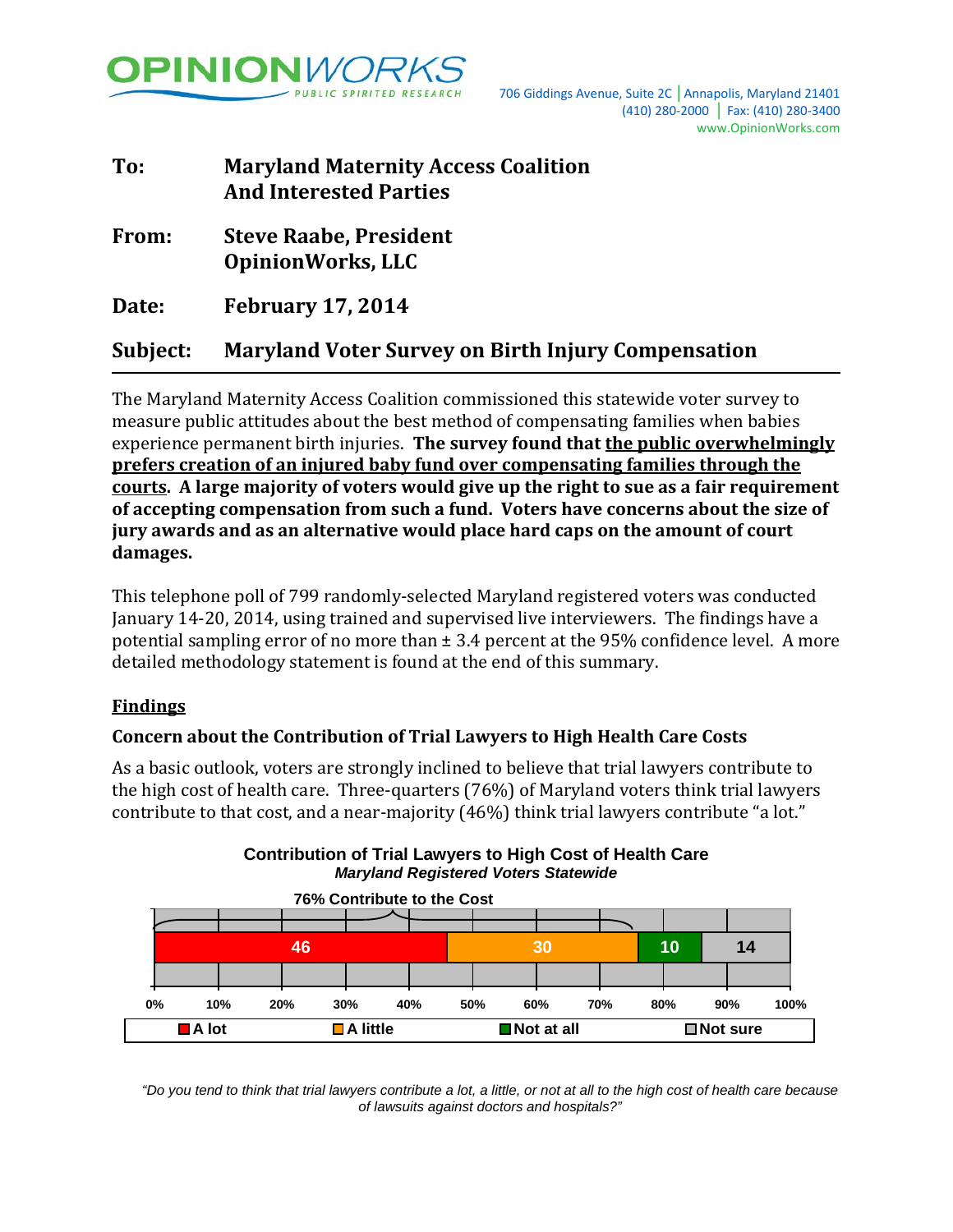## **Overwhelming Support for Creation of an Injured Baby Fund**

To help families cope with the significant costs of care that may result from a permanent birth injury, voters overwhelmingly support the creation of an injured baby fund rather than requiring families to seek compensation through the courts. By three-to-one, a twothirds majority of voters in Maryland favor the creation of an injured baby fund. A total of 64% favor the creation of a fund, and only 21% are opposed.



*"When a baby is injured during birth, the family will have to cope with significant health care costs, and the child may need special care throughout its life. Right now in Maryland, the only remedies for the family are to find a lawyer and sue the doctor and hospital, or to pay the child's expenses themselves.*

*"There is a proposal in the state legislature to create a special fund paid for by doctors and hospitals to cover the lifetime cost of care for children who experience permanent birth injuries, rather than requiring the family to seek compensation through the courts. Would you generally favor or oppose the idea of creating such an injured baby fund?"*

Support for creation of an injured baby fund is strong across the state, with particular support among registered Democrats and Independents. These subgroup numbers are found in the table on the following page.

*(See table, next page.)*

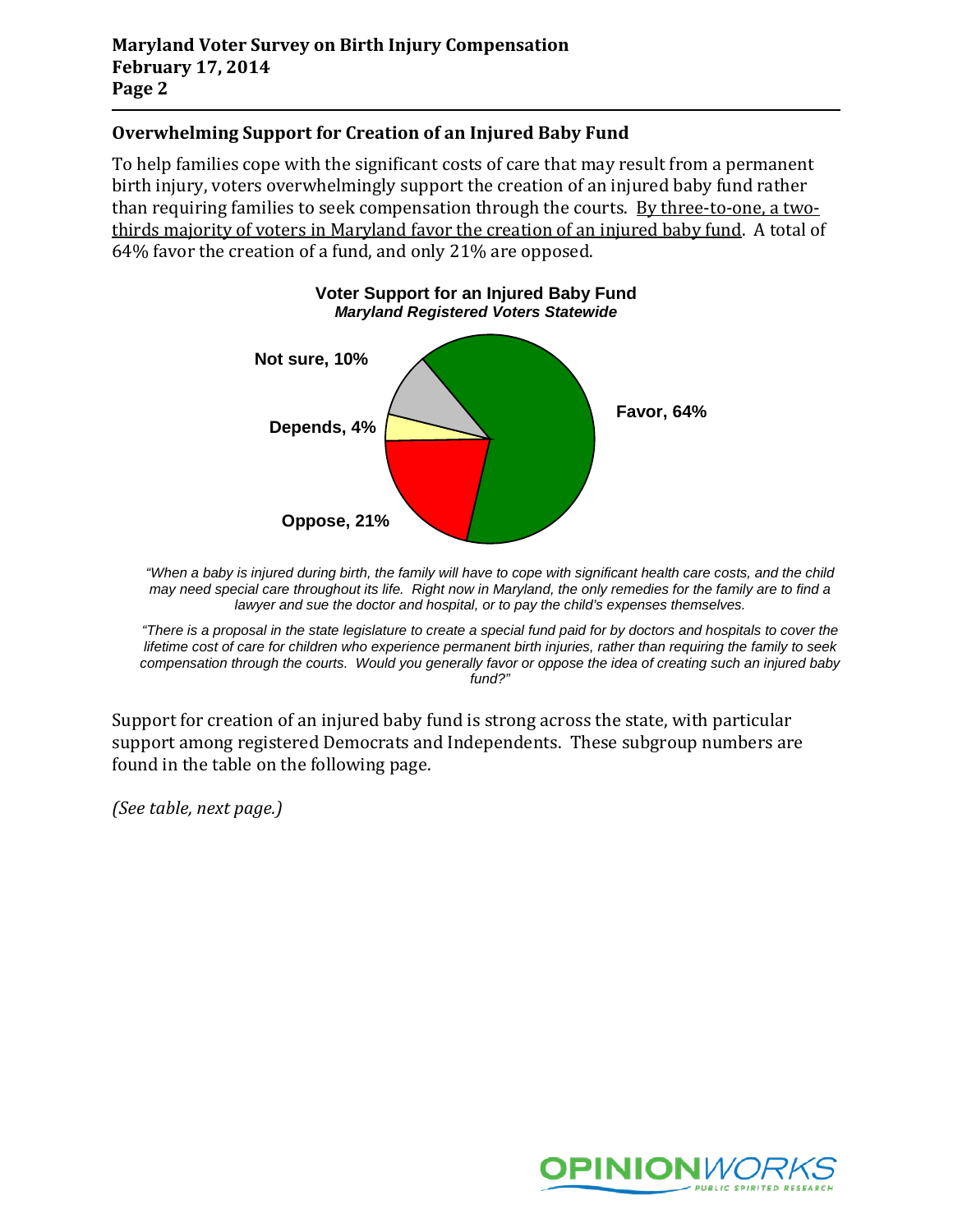| Support for an injured Baby Fund by Subgroup<br><b>Voter Group</b>                                     | <b>Favor</b> | <b>Oppose</b> | Depends/<br><b>Not Sure</b> |
|--------------------------------------------------------------------------------------------------------|--------------|---------------|-----------------------------|
| <b>All Voters</b>                                                                                      | 64%          | 21%           | 14%                         |
| Women                                                                                                  | 67%          | 18%           | 15%                         |
| Men                                                                                                    | 61%          | 25%           | 13%                         |
| <b>Whites</b>                                                                                          | 61%          | 24%           | 14%                         |
| African-Americans                                                                                      | 74%          | 12%           | 14%                         |
| <b>All Others</b>                                                                                      | 59%          | 26%           | 15%                         |
| <b>Baltimore City</b>                                                                                  | 89%          | 6%            | 5%                          |
| <b>Baltimore County</b>                                                                                | 62%          | 23%           | 16%                         |
| <b>Montgomery County</b>                                                                               | 53%          | 29%           | 18%                         |
| <b>Prince George's County</b>                                                                          | 80%          | 11%           | 9%                          |
| <b>Greater Baltimore</b><br>(Anne Arundel, Baltimore City, Baltimore County, Carroll, Harford, Howard) | 66%          | 22%           | 12%                         |
| <b>Greater Washington</b><br>(Charles, Frederick, Howard, Montgomery, Prince George's)                 | 63%          | 24%           | 14%                         |
| <b>Rural Counties</b><br>(14 counties in Western Maryland, Southern Maryland, Eastern Shore)           | 57%          | 20%           | 23%                         |
| <b>Democrats</b>                                                                                       | 70%          | 16%           | 13%                         |
| <b>Republicans</b>                                                                                     | 45%          | 38%           | 17%                         |
| <b>Unaffiliated Voters/Third Parties</b>                                                               | 68%          | 17%           | 16%                         |

# **Support for an Injured Baby Fund by Subgroup**

*Numbers may not always appear to add correctly due to rounding.*

*(Continued, next page.)*

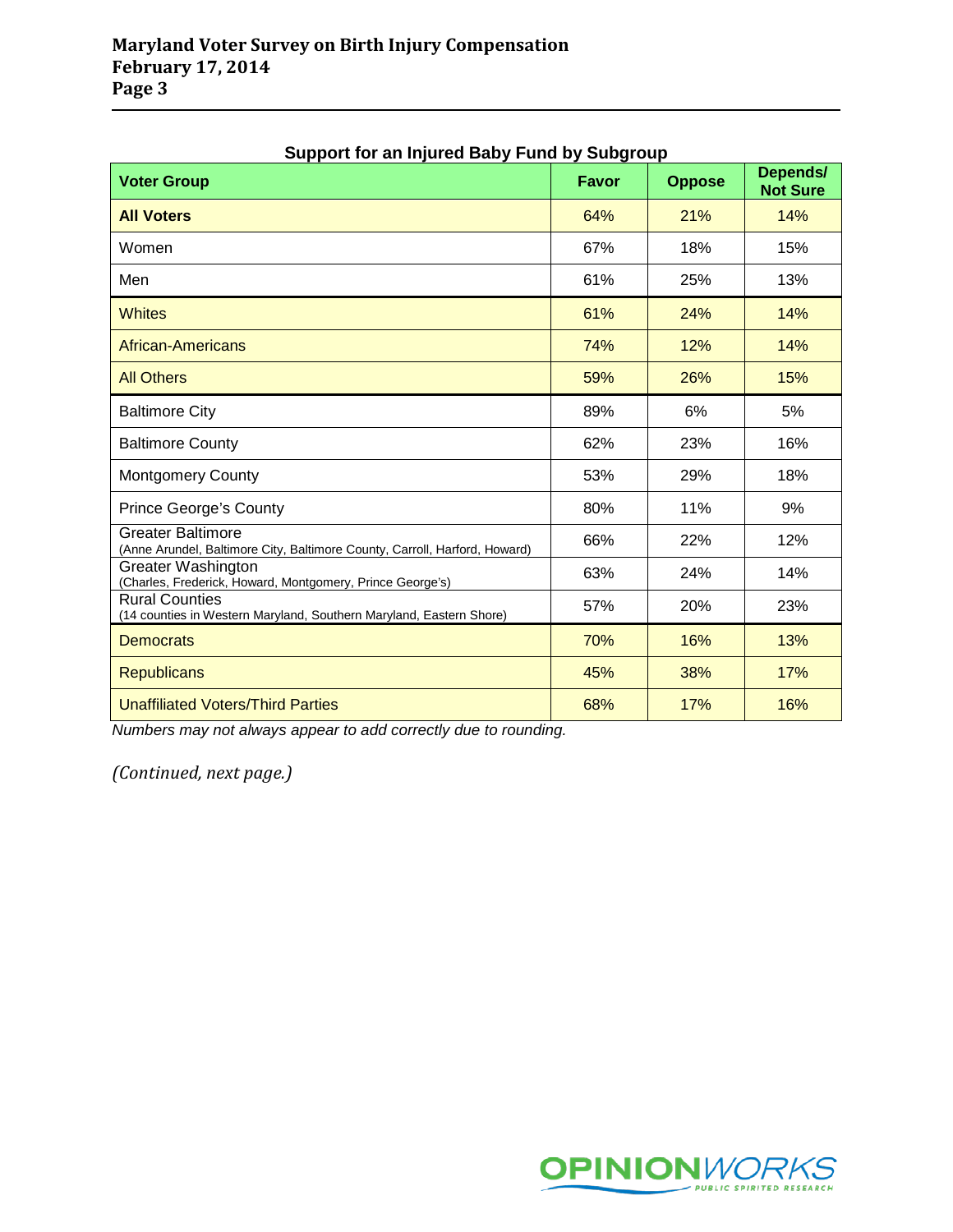## **Giving up the Right to Sue**

Voters are strongly inclined to believe that it is fair to give up the right to sue in exchange for accepting an award from an injured baby fund. Two-thirds of voters (66%) believe it would be a fair requirement to give up the right to sue, while only 24% think that would be unfair.



*"In accepting this award, the family would give up its right to sue. Does giving up the right to sue seem like a fair or an unfair requirement of accepting an award from the injured baby fund?"*

## **Concern about the Size of Jury Awards**

Voters' strong support for creation of an injured baby fund in Maryland is explained in part by their underlying concern about the size of jury awards. Only 17% believe that a recent \$55 million jury award in a birth injury case in Maryland was reasonable. A very large majority (65%) believe such an award is too high.



**Voter Concern about the Size of a Recent \$55 Million Jury Award**

*"Recently a family won a jury award of \$55 million against Johns Hopkins Hospital in a birth injury case. Does this seem like a reasonable award to you, or too high?"*

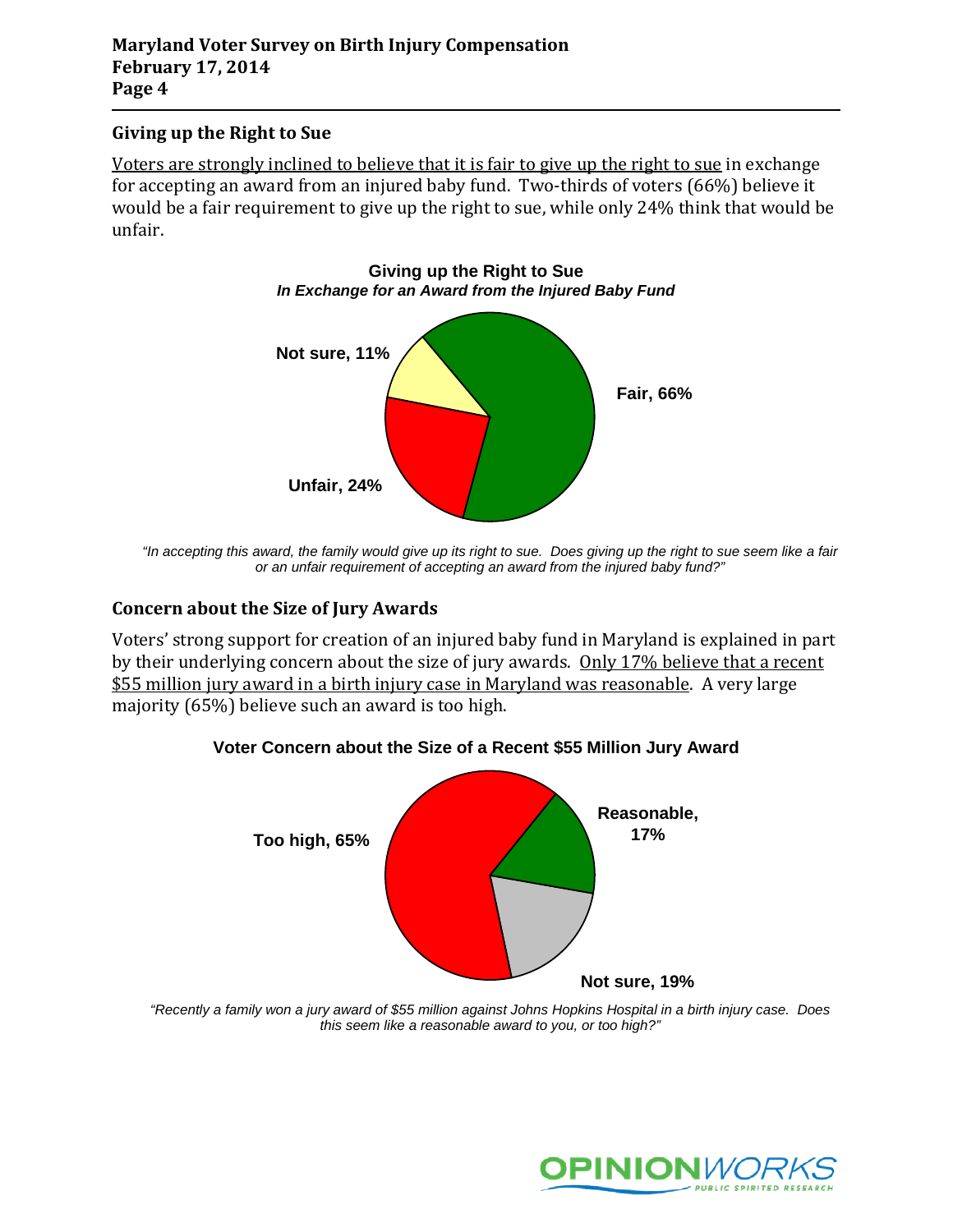Voters also prefer the certainty of an injured baby fund that will compensate the family for the lifetime of care they will need, rather than the uncertainty of a lawsuit. Nearly twothirds of voters (64%) said they are more inclined to support creating an injured baby fund for this reason, and 37% said they are "a lot more" inclined to do so.





*"…please tell me if it would make you a lot more inclined to think the fund is a good idea, only a little more, or if it doesn't make any difference in how you feel?.. More babies who suffer birth injuries will get the lifetime care they need because acceptance into the program is based on the injury, not the outcome of a lawsuit."*

Voters do not agree with the argument that "the only way to stop (hospitals and doctors) from making mistakes is to get their attention through large legal awards." Only 29% agree with that assertion, while 60% of voters disagree.



## **Are Large Legal Awards Needed to Stop Medical Mistakes?**

*"Trial lawyers who oppose this legislation say hospitals and doctors make a lot of money, and frequently make mistakes. The only way to stop them from making mistakes is to get their attention through large legal awards. Do you agree or disagree with this argument?"*

It is important to note that these three poll questions about the impact of lawsuits and size of legal awards were asked *after* voter support for the injured baby fund was measured. These questions did not affect the amount of support measured, but do offer context to help explain that level of support.

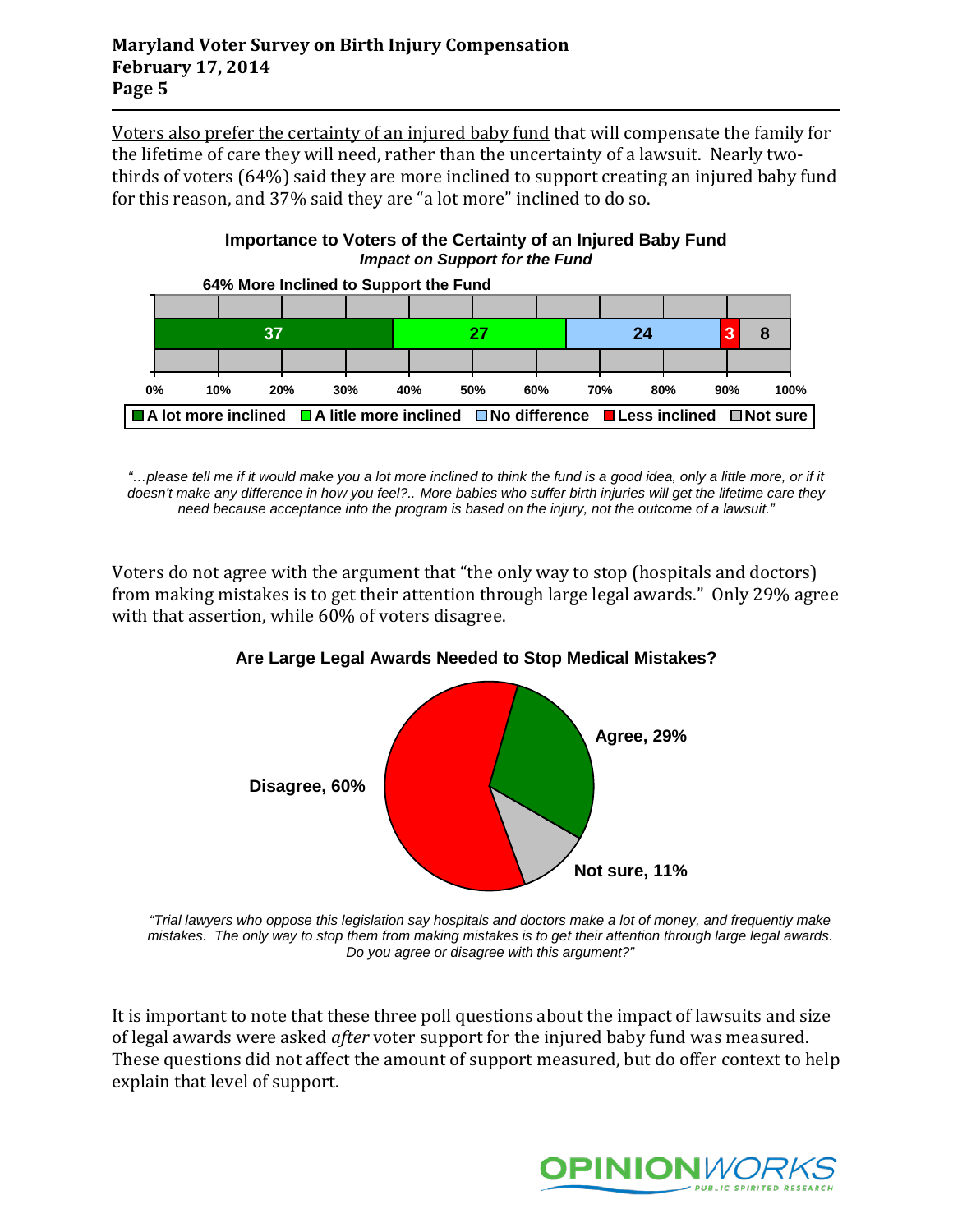## **Voter Support for a Hard Cap on Court Damages**

Voters would also favor a hard cap on court damages. Nearly two-thirds (64%) of Maryland voters would support this approach.



**Voter Support for Placing a Hard Cap on Court Damages**

*"Would you favor or oppose placing a hard cap or limit on court damages from malpractice awards related to birth injuries?"*

# **A Priority on Preserving Access to Birthing Services**

Protecting the right to sue is not a priority for most voters when weighed against any possible impact on access to birthing services for expectant mothers. By more than two-toone, voters believe it is a higher priority to preserve access to birthing services compared to protecting the right to sue.



*"As a general principal for you, is it more important (rotate): [to preserve access to birthing services for mothers or to protect the right to sue]?"*